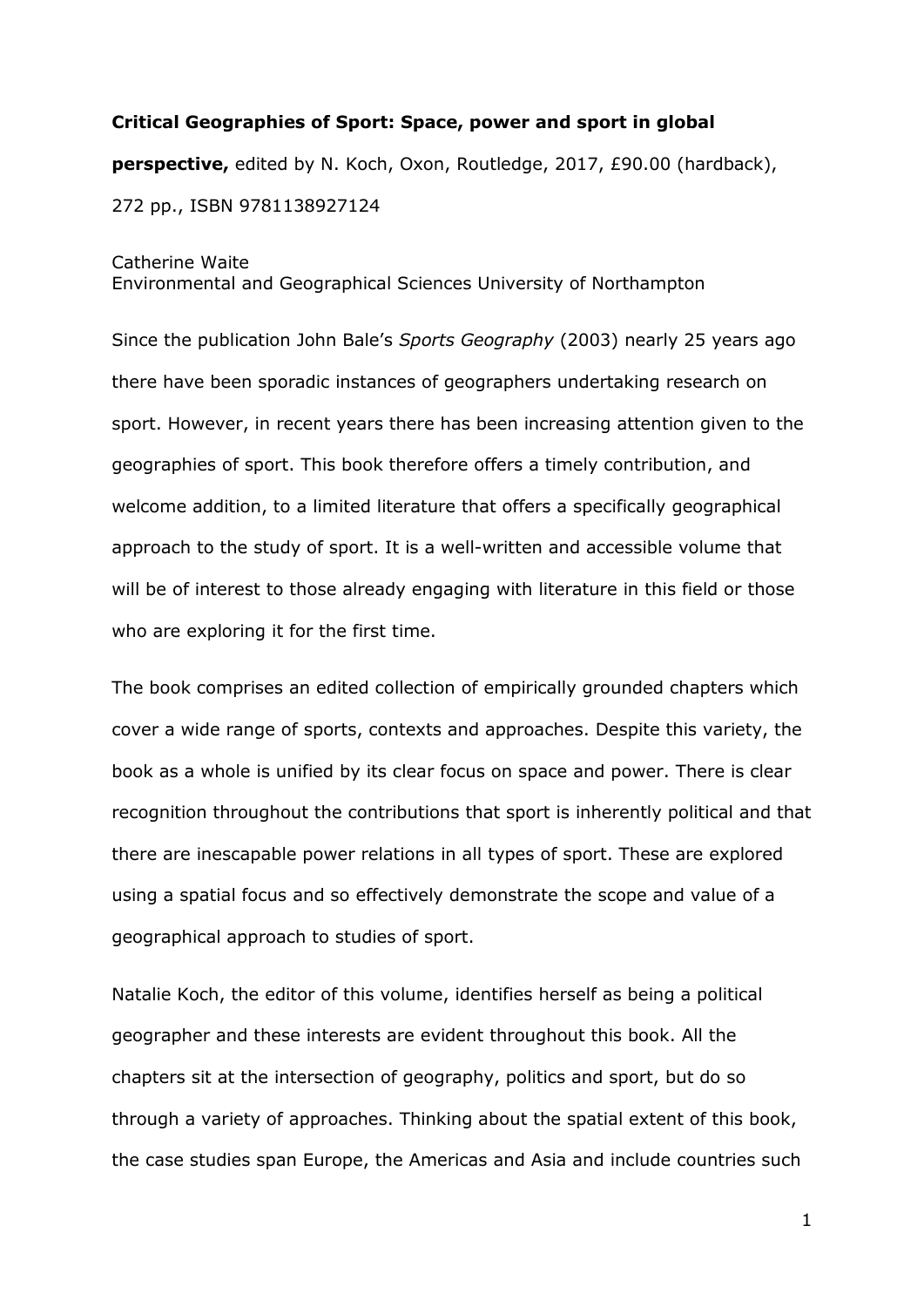as the UK, Finland, South Korea, Turkmenistan and Israel. There are also a number of chapters that consider the USA, so whilst there is evidence of globally dispersed research, there are other notable countries that are absent, including African nations, as well as other regions of the world. However, this is not just a gap in this text; it is reflective of the state of burgeoning critical geography research on sport more generally: an issue which is highlighted in the editor's introduction.

Through the empirical examples, we see how the relationship between sport and politics plays out in local, regional, national and international contexts. At the national scale, there are discussions regarding nation building and nationalism in chapters by Horák, Koch and Crampsie for instance. Whilst at the local scale, there is consideration of topics including integration (e.g. Conner), belonging (e.g. Nelson) and citizenship (e.g. Cook, Shaw and Simpson). These topics are at the heart of political and geographical research, but these case studies all show how sport is an integral part of how they are executed and experienced.

Cutting across these multiple spatial scales, this book importantly highlights the significance of considering identity and aspects of social difference in the context of sport. It is demonstrated how sport can be both unifying and divisive along lines of social difference. Both in and through sport, the chapters in the volume show how identity can be constructed and contested. By thinking about the linkages between sport and society, and consequently politics and power relations, critical consideration is given to gender, ethnicity, religion, race, age and class, and how these are manifested in sporting contexts.

Whilst the focus of this book is on space, it also presents case studies that utilise a range of timescales. The empirical chapters present historical examples (e.g.

2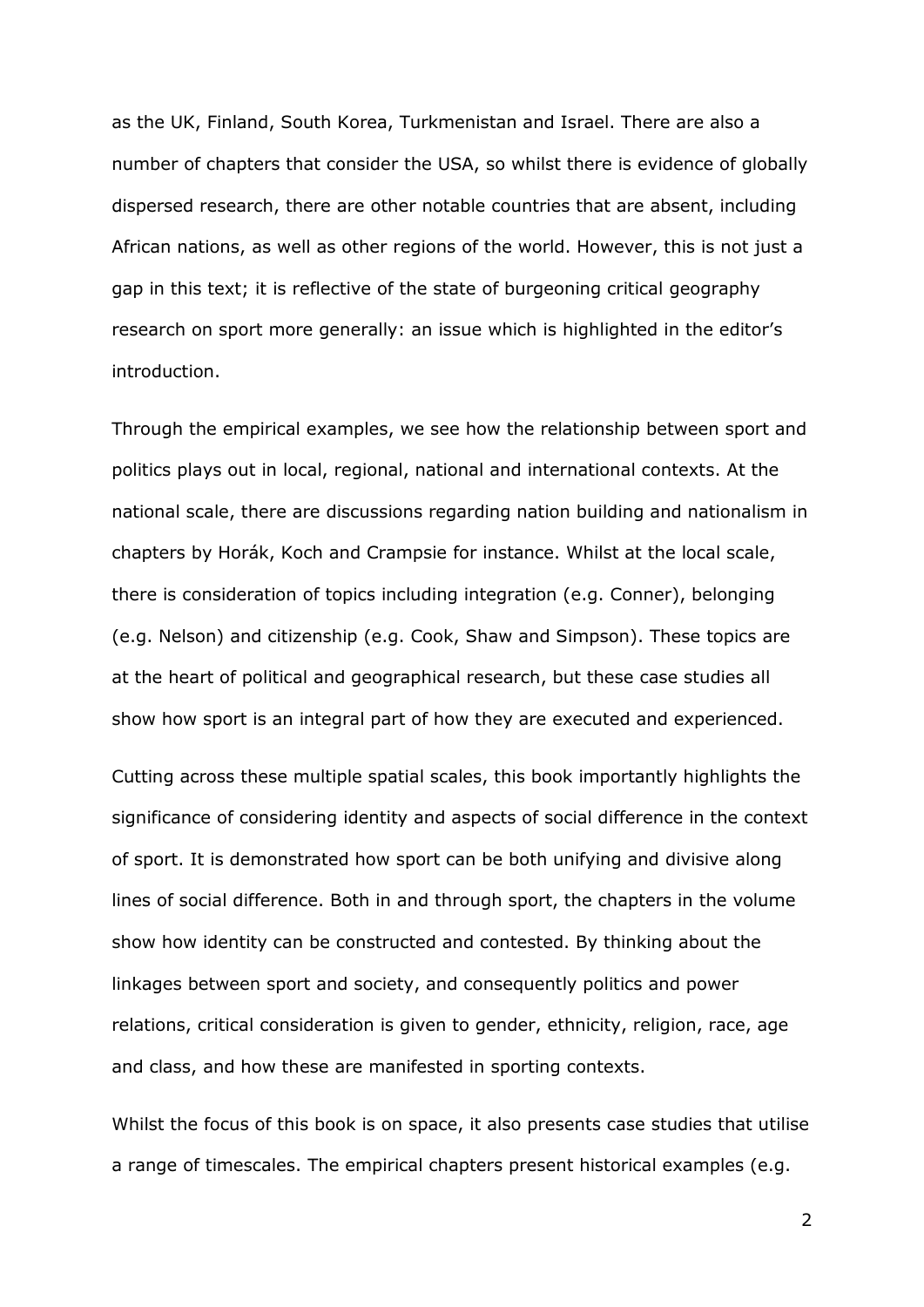Shihade; Gardener), contemporary studies (e.g. Tynkkynen; Woo Lee), and chapters that include both within their discussions (e.g. Raento; Koch). This variety is complemented by studies that consider long-term trends and changes as well as those that highlight the importance of studying the micro-scale; everyday activities that might otherwise be considered banal or mundane. Yet, what these chapters effectively show is the significant role that sport plays at such temporal scales when considering topics such as integration, belonging and social justice (e.g. Nelson; Wise).

A further sub-theme that runs throughout the text relates to the environment and associated geopolitics. At the outset, it is stated that this book aims to "stimulate geographers' interest in the wider field of sports studies"; several of the empirical contributions make reference to the relationship between sport and environmental issues, and in doing so introduce another area where geographers could make a fruitful contribution to this field. Chapters by Horák and Tynkkynen for instance consider the relationship between fossil fuels, power, politics and sport. In proposing an agenda for future geographic research on sport, Jansson and Koch suggest further research is required on the "environmental impacts of our sporting activities" (p. 244) as well as recognising the potential of a critical geography approach to investigating ecological privilege in sport.

Overall, this is a valuable text that I would recommend to geographers and nongeographers alike. The collection successfully achieves its aim "to showcase the merits of a deeply geographic approach to the study of sport" (p1). It is therefore deserving of a wider audience than those already persuaded by the usefulness of a geographic approach to studying sport. It not only attempts to begin to overcome the persisting absence of sport as a subject of geographical

3